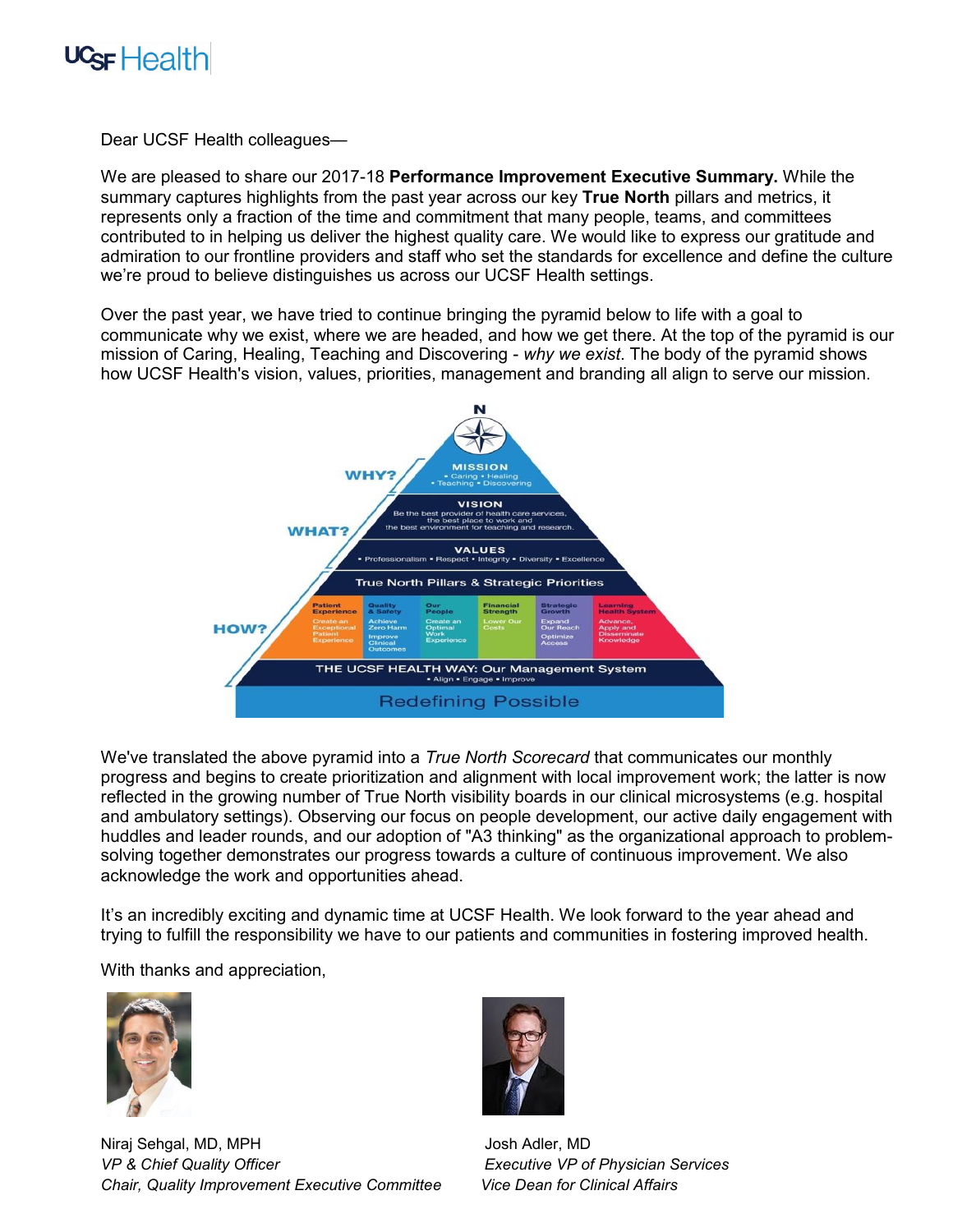

## **UCSF HEALTH PERFORMANCE IMPROVEMENT SUMMARY 2017-18 TRUE NORTH HIGHLIGHTS**

## **UCSF Health National Recognition Highlights**



- UCSF Medical Center **#1** in California & **#6** in the nation
- UCSF Benioff Children's Hospital ranked in 10 specialties
- Leapfrog Safety Grade "**A**" at Parnassus & Mission Bay



| <b>Patient Experience</b><br>We create an exceptional experience for our patients & their families |             |                            |                                                                                                                                                                                                                                                                                                                                                                                                                                                                                                                                                                                                         |  |  |  |
|----------------------------------------------------------------------------------------------------|-------------|----------------------------|---------------------------------------------------------------------------------------------------------------------------------------------------------------------------------------------------------------------------------------------------------------------------------------------------------------------------------------------------------------------------------------------------------------------------------------------------------------------------------------------------------------------------------------------------------------------------------------------------------|--|--|--|
|                                                                                                    | <b>FY17</b> | <b>FY18</b>                | <b>FY18 Accomplishments &amp; FY19 Opportunities</b>                                                                                                                                                                                                                                                                                                                                                                                                                                                                                                                                                    |  |  |  |
| <b>Would Recommend Hospital</b><br>(% of units, practices, services improving)                     | 62%         | 59%                        | <b>FY18 Accomplishments</b><br>--76% of ambulatory practices improved compared to FY17<br>--True North leader rounding, daily huddles & visual management of patient<br>experience scores focused attention on key improvement strategies<br>--Created new tools to allow service & practice-specific goal setting<br>--Expanded communication training through the Caring Behaviors &<br>Scheduler Phone Skills Training pilots<br>-- Voice of the Patient A3 developed to prioritize improvement work                                                                                                 |  |  |  |
|                                                                                                    |             | IAP Goal:<br><b>Target</b> | <b>FY19 Opportunities</b><br>--Pilot NRC Real Time survey in pediatrics to align with BCHO<br>--Inclusion of patients on key experience committees<br>--Enhance services to patients with limited English proficiency                                                                                                                                                                                                                                                                                                                                                                                   |  |  |  |
| <b>Physician Communication</b><br>(% of units, practices, services improving)                      | 63%         | 67%                        | <b>FY18 Accomplishments</b><br>--Medical Director Standard Work created for Provider Communication<br>Improvement efforts: data visibility/push, pillar champions, improvement<br>guide based on individual scores, utilization of priority index, & greater<br>recognition from leadership<br>--New resources created & disseminated: Cliff Notes, Tip Cards,<br>Communication Rx Book & Mini Refresher Courses<br>--Departmental/Divisional focus on skills training, targeting of lower scoring<br>areas & expansion to residents/fellows<br><b>FY19 Opportunities</b>                               |  |  |  |
|                                                                                                    |             | IAP Goal:<br>Outstanding   | --Establish transparency of provider Star Ratings on UCSF Health website<br>--Communication skills to address diversity/bias added to curriculum<br>--Provider communication coaching enhancements with greater 1:1 emphasis                                                                                                                                                                                                                                                                                                                                                                            |  |  |  |
| <b>Quality &amp; Safety</b><br>We provide patients the right care every time                       |             |                            |                                                                                                                                                                                                                                                                                                                                                                                                                                                                                                                                                                                                         |  |  |  |
|                                                                                                    | <b>FY17</b> | <b>FY18</b>                | <b>FY18 Accomplishments &amp; FY19 Opportunities</b>                                                                                                                                                                                                                                                                                                                                                                                                                                                                                                                                                    |  |  |  |
| <b>Inpatient Mortality</b><br>$(O/E$ index)                                                        | 0.83        | 0.90<br>Goal: 0.80         | <b>FY18 Accomplishments</b><br>--Piloted new real-time mortality review process, leveraging the e-Morbidity<br>& Mortality platform now expanded across all clinical departments<br>--Partnership developed between real-time Mortality Review, Sepsis &<br>Clinical Documentation Integrity (CDI) teams to align best practices<br><b>FY19 Opportunities</b><br>--Expansion of real-time mortality review process to all inpatient services &<br>nursing following enhancements to the e-Morbidity & Mortality platform<br>--Expansion of CDI program to support key service partnerships & align with |  |  |  |
| <b>Sepsis Mortality Index</b><br>(O/E index)                                                       | 1.11        | 1.16<br>Goal: 1.08         | strategic improvement priorities<br><b>FY18 Accomplishments</b><br>--Successful collaboration with the CDI team to accurately reflect sepsis<br>"present on admission", other comorbidities, & procedures for patients that<br>transfer from outside facilities (higher relative O/E subgroup)<br><b>FY19 Opportunities</b><br>-- Utilize A3 methodology to understand clinical opportunities that exist in the<br>care of patients that transfer from outside facilities<br>--Use further data & analytic solutions to develop insights into sepsis bundle<br>compliance, mortality & performance data |  |  |  |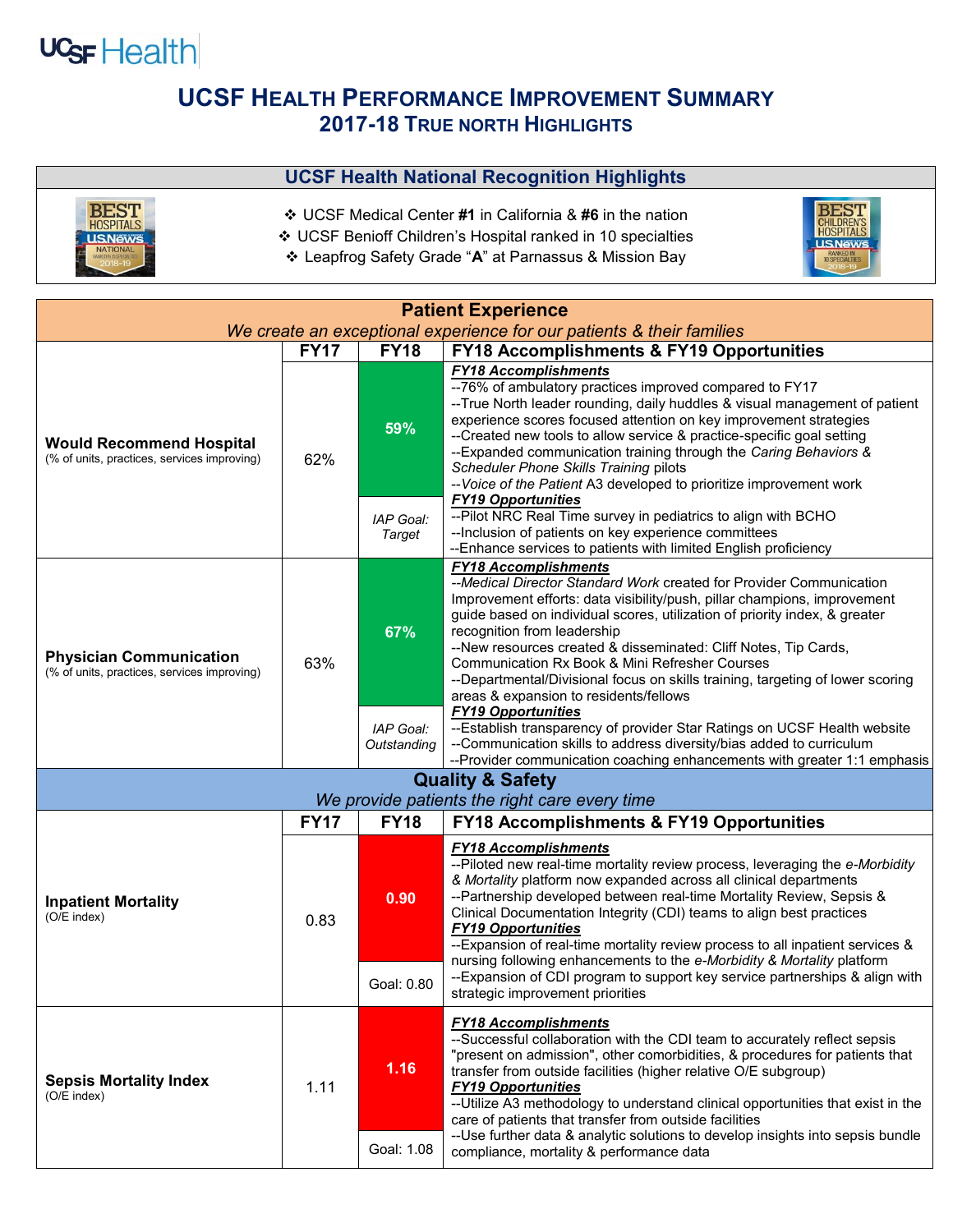| <b>30-day Readmissions</b><br>(per monthly discharges)                   | 11.40%      | 11.34%<br>Goal: <11%              | <b>FY18 Accomplishments</b><br>-- Lowest readmission rates in UCSF Health's history were achieved in two<br>months during FY18 (~10%)<br>--Redesign of the After-Visit Summary to help patients better understand<br>expectations after discharge: meds to pick up, follow-up appointments, key<br>instructions from team & whom to call with issues<br>--Partnership with skilled nursing (SNF) & home health (HH) with a focus on<br>early identification of issues & a connection back to our providers<br>-- Interdisciplinary collaboration with population health clinical programs to<br>facilitate safe discharges & high-touch transitional care for high-risk patients<br><b>FY19 Opportunities</b><br>--Investing in a new UCSF Health navigator & NP to help SNF & HH care<br>providers address issues that arise after discharge; test virtual high-risk<br>transitional care model utilizing existing resources & telehealth |
|--------------------------------------------------------------------------|-------------|-----------------------------------|--------------------------------------------------------------------------------------------------------------------------------------------------------------------------------------------------------------------------------------------------------------------------------------------------------------------------------------------------------------------------------------------------------------------------------------------------------------------------------------------------------------------------------------------------------------------------------------------------------------------------------------------------------------------------------------------------------------------------------------------------------------------------------------------------------------------------------------------------------------------------------------------------------------------------------------------|
| <b>Ambulatory Quality</b><br>(% of metrics meeting benchmark)            | 5/9         | 8/9<br>Goal: 9/9                  | <b>FY18 Accomplishments</b><br>--Achieved >90 <sup>th</sup> percentile performance in the following Ambulatory Quality<br>measures: Tobacco Assessment & Counseling; Diabetes Care; Cervical,<br>Breast & Colorectal Cancer Screenings; Controlling High Blood Pressure; &<br>Influenza Immunization<br>--Clinical Depression Screening improved from 1% to 56%<br><b>FY19 Opportunities</b><br>--Continue improvement work on Clinical Depression Screening<br>--Focus on Sexual Orientation & Gender Identity (SOGI) Disparity<br>Reduction: Define strategies for collecting SOGI data, leveraging expertise<br>from Differences Matter, Nursing Informatics, Clinical Labs, Population<br>Health & Ambulatory Practices<br>--Expand health equity focus to improve HTN screening among                                                                                                                                                 |
|                                                                          |             |                                   | Black/African American patients                                                                                                                                                                                                                                                                                                                                                                                                                                                                                                                                                                                                                                                                                                                                                                                                                                                                                                            |
| <b>Harm Events</b><br>(actual # of harm events)                          | 1,070       | 1,001<br>IAP Goal:<br>Outstanding | <b>FY18 Accomplishments</b><br>-- 7% reduction in overall Harm Events<br>--13% reduction in C. difficile<br>--24% reduction of CAUTI<br>--38% reduction in reportable privacy events<br>--68% reduction in communicable disease exposures in ambulatory setting<br>--Received UCOP Award for lowest rate of Workplace Injuries among UCs<br>--Established BCH CLABSI Prevention Committee<br>--Established Opioid Stewardship Taskforce<br><b>FY19 Opportunities</b><br>-- Expand focus to include High Alert Adverse Drug Events<br>-- Implement BCH Leadership CLABSI Huddle<br>--STOP for Safety Campaign expansion & focus on providers                                                                                                                                                                                                                                                                                                |
|                                                                          |             |                                   | --Deeper Engagement with Solutions for Patient Safety Engagement in BCH                                                                                                                                                                                                                                                                                                                                                                                                                                                                                                                                                                                                                                                                                                                                                                                                                                                                    |
|                                                                          |             |                                   | --Development of data/tools to address opioid stewardship<br><b>Our People</b>                                                                                                                                                                                                                                                                                                                                                                                                                                                                                                                                                                                                                                                                                                                                                                                                                                                             |
|                                                                          |             |                                   | We create an optimal work experience to help each other redefine possible every day                                                                                                                                                                                                                                                                                                                                                                                                                                                                                                                                                                                                                                                                                                                                                                                                                                                        |
|                                                                          | <b>FY17</b> | <b>FY18</b>                       | <b>FY18 Accomplishments &amp; FY19 Opportunities</b>                                                                                                                                                                                                                                                                                                                                                                                                                                                                                                                                                                                                                                                                                                                                                                                                                                                                                       |
| <b>Employee Engagement Survey</b><br>(Gallup Grand Mean)                 | 3.87        | 3.88<br>Goal: 4.07                | <b>FY18 Accomplishments</b><br>--Detailed analysis identified trends from lower engagement areas/groups<br>(including race/ethnicity) & more meaningful gap analysis<br>--Shifted focus towards correlation between Accountability Index & Grand<br>Mean, facilitating more actionable goal setting across organization<br><b>FY19 Opportunities</b><br>--Targeted gap analysis through focus groups & affinity group engagement                                                                                                                                                                                                                                                                                                                                                                                                                                                                                                           |
| <b>Provider Engagement Survey</b>                                        |             |                                   | -- Finalize Our People strategic countermeasures & action plan<br><b>FY18 Accomplishments</b>                                                                                                                                                                                                                                                                                                                                                                                                                                                                                                                                                                                                                                                                                                                                                                                                                                              |
| UCSF Place to Do Clinical Work: MDs<br>(Net Promoter Score: -100 to 100) | -4          | 1<br>Goal: 6                      | --More detailed NPS subgroup analysis to clinical practice settings<br>--Weekly One Good Thing Newsletter to make efforts visible<br>--Expansion of Practice Efficiency Interventions: Scribes, PEAK (1:1<br>support, in basket optimization), OR E-case room, Zoom & e-prescribing of<br>controlled substances                                                                                                                                                                                                                                                                                                                                                                                                                                                                                                                                                                                                                            |
| <b>UCSF Place to Work: AHPs</b><br>(Net Promoter Score: -100 to 100)     | 13          | 21<br><b>Goal: 21</b>             | --Expansion of Family Friendly Initiatives: Child Care & Parental Leave<br>--Culture of Support/Well Being Initiatives: Peer Support & Schwartz Rounds<br>expansion, Meal Services Discounts, Headspace Meditation App,<br>Mindfulness/Well Being Courses, Leader dinners/office hours & DEI training<br>--Emphasis on local efforts in departments/divisions with local leadership<br><b>FY19 Opportunities</b><br>--Local engagement in clinical practice settings based on new data<br>--Perioperative-specific improvement plan & implementation<br>--Focus groups & learning from faculty who come from other organizations<br>--Better School(s) & Health System alignment                                                                                                                                                                                                                                                           |